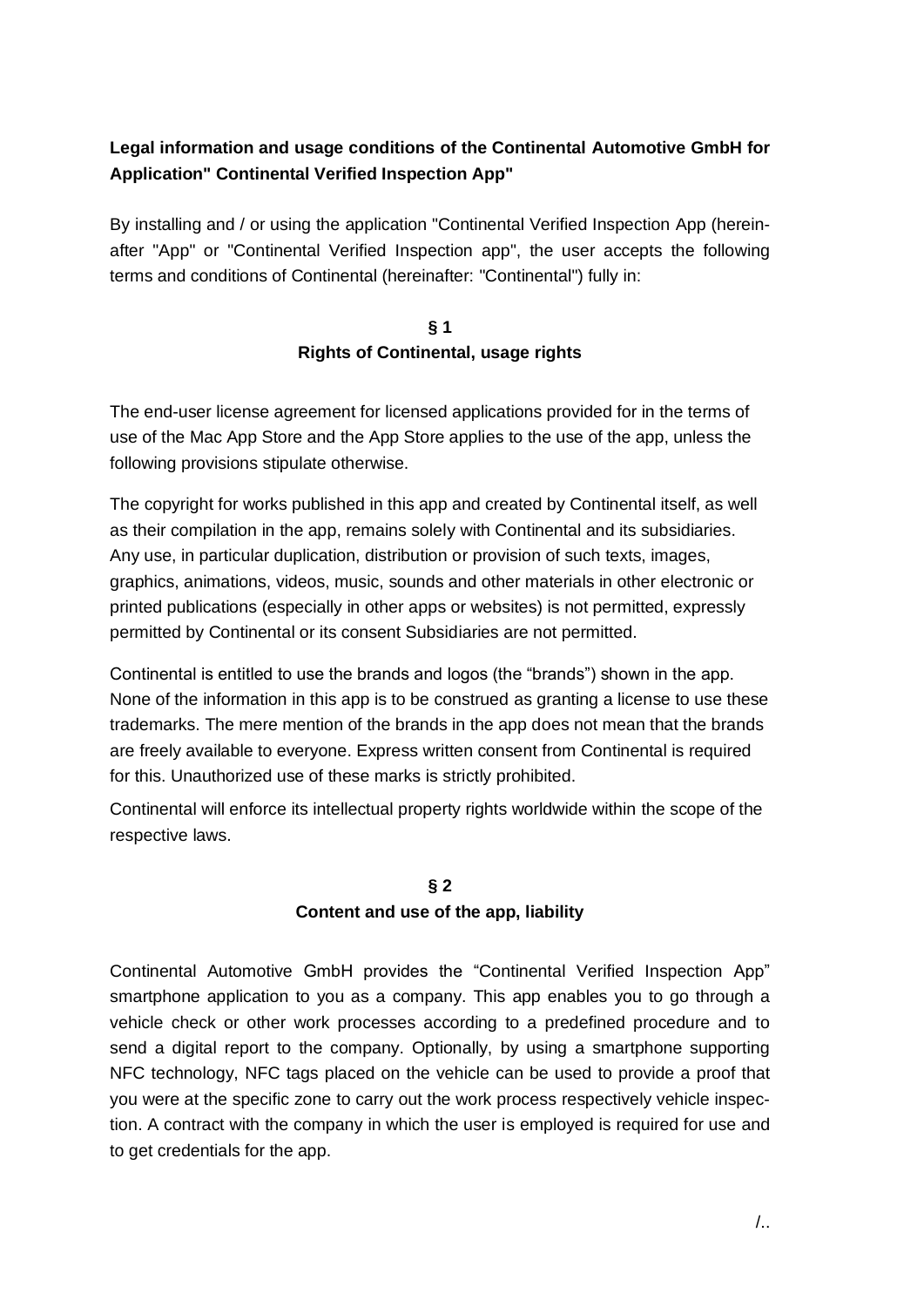The information provided in the app is non-binding and is provided free of charge for informational purposes only. It is up to the user to check the correctness of the legal basis and application before use.

The information provided in the app and any products and services made available can be changed or updated by Continental at any time without prior notice. The app does not contain any guarantees or information on properties for which Continental is liable, be it express or tacit. This also applies to the topicality, correctness, completeness and quality of the information provided, for which Continental assumes no liability. The user will not manipulate the app and will only use it as intended.

Claims of the user for damages that arise in connection with the use of the app and its content are excluded in view of the fact that the app is available free of charge. Excluded from this are claims for damages resulting from injury to life, limb, health and liability for other damages based on an intentional or negligent breach of duty by Continental, its legal representatives or vicarious agents. The provisions of the Product Liability Act remain unaffected.

Continental urgently recommends that you do not use electronic devices while driving. Continental assumes no responsibility for any damage resulting from accidents or for receiving fines.

#### **§ 3**

#### **Data collection and data processing**

The separate data protection provisions of Continental Automotive GmbH apply to the use of this app. The contents of the privacy rules can be viewed at any time under data data [protection provisions.](https://translate.google.com/translate?hl=de&prev=_t&sl=de&tl=en&u=https://www.fleet.vdo.de/footer-navigation/datenschutzerklaerung-driver-app/) Continental Automotive GmbH reserves the right to change, adapt, delete parts of or add new parts to this data protection provision at its own discretion, but within the framework of the statutory provisions. We will inform you separately about any changes.

#### **§ 4 Links to other websites**

The app can contain connections ("links") to third party websites and provide additional services. These websites are completely independent and do not fall under responsibility or control of Continental. Continental therefore is not liable for the contents of these third party websites, which are accessed via the app. This also applies for the data privacy terms or the use of such websites. The provider of the website referred to via the app is solely liable for illegal, incorrect, or incomplete content and in particular for damage resulting from the use or non-use of information presented in this way.